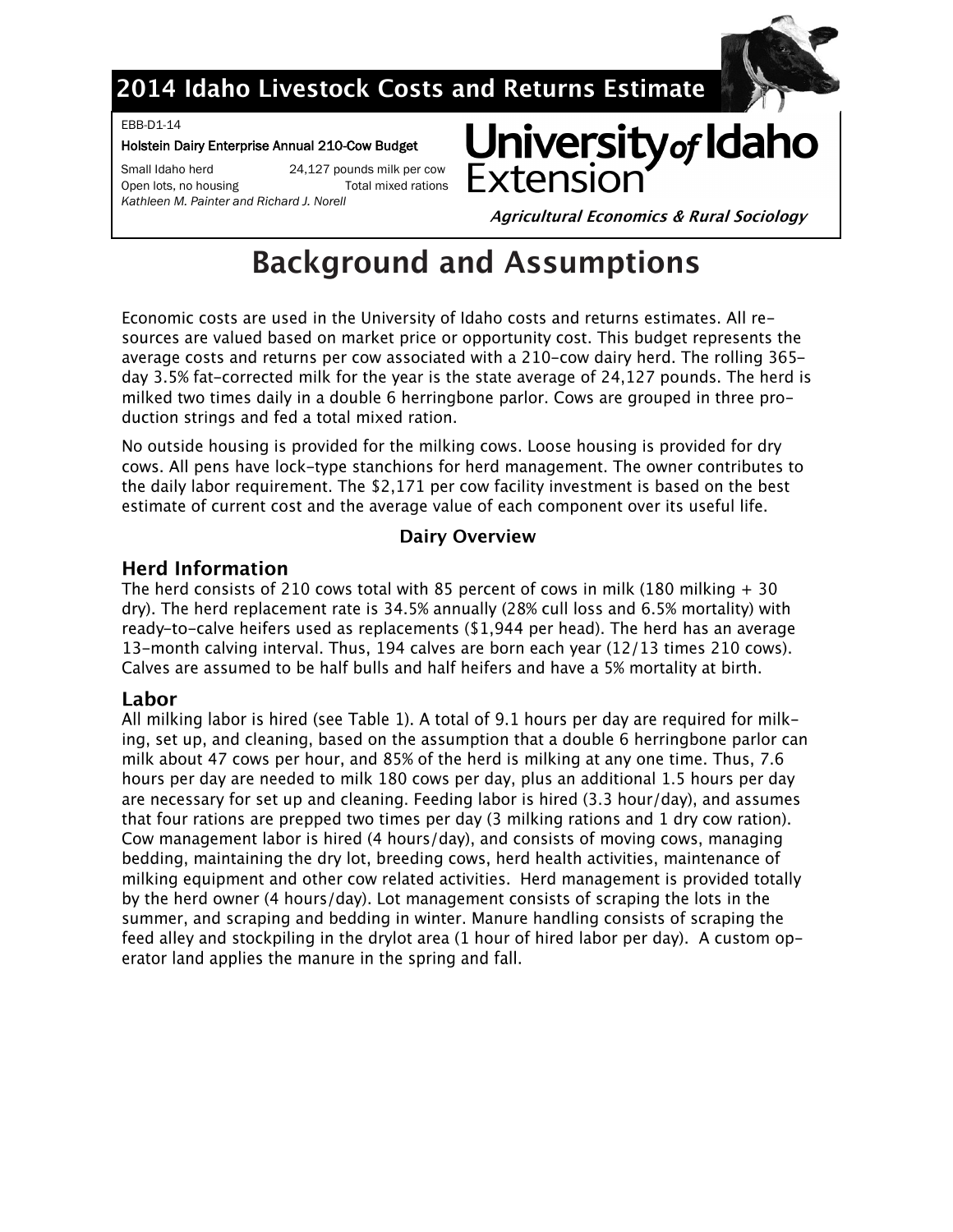

# 2014 Idaho Livestock Costs and Returns Estimate

#### EBB-D1-14

#### Holstein Dairy Enterprise Annual 210-Cow Budget

Open lots, no housing Total mixed rations

Small Idaho herd 24,127 pounds milk per cow

*Kathleen M. Painter and Richard J. Norell*



**Agricultural Economics & Rural Sociology** 

# **Background and Assumptions**

# Feed

A total mixed ration (TMR) is prepared for each pen. The TMR for the milking herd includes alfalfa hay, corn silage, and a dairy concentrate mix (processed grain, protein supplement, commodity feeds, buffers, and minerals) purchased from their feed supplier while the nonlactating cows receive alfalfa hay, corn silage, grass hay, straw, and a close-up dry cow grain mix. The TMR for lactating cows includes on average 15 lb of hay, 31 lb of corn silage, and 31.1 lb of dairy concentrate (Table 2). The average TMR for non-lactating cows has 4.1 lb of alfalfa hay, 20.2 lb of feeder hay and straw, 34.8 lb of silage, 3.2 lb of a dry cow grain mix. Far-off cows will receive more roughage and no concentrates, while close-up cows get 8-10 Ib of special close-up grain mix and less roughage.

|                 |              | Daily (hr/herd) | Annual labor (hr/cow) |       |              |  |  |  |
|-----------------|--------------|-----------------|-----------------------|-------|--------------|--|--|--|
|                 | <b>Hired</b> | Owner           | <b>Hired</b>          | Owner | <b>Total</b> |  |  |  |
| Milking         | 9.1          | 0.0             | 15.8                  | 0.0   | 15.8         |  |  |  |
| Feeding         | 3.3          | 0.0             | 5.7                   | 0.0   | 5.7          |  |  |  |
| Cow management  | 4.0          | 0.0             | 7.0                   | 0.0   | 7.0          |  |  |  |
| Herd management | 0.0          | 4.0             | 0.0                   | 7.0   | 7.0          |  |  |  |
| Manure handling | 2.0          | 0.0             | 3.5                   | 0.0   | 3.5          |  |  |  |
| Lot management  | 1.5          | 0.0             | 2.6                   | 0.0   | 2.6          |  |  |  |
| Total           | 19.9         | 4.0             | 34.6                  | 7.0   | 41.5         |  |  |  |

### **Table 1. Daily (hr/herd) and Annual (hr/head) Labor**

## **Table 2. Daily Feed Ration Quantities (lb/cow) and Cost by Pen (\$/day)**

|            |                         | <b>Cow Ration Quantity (Ib/day as fed)</b> |             |          |                     |                    |             |  |  |  |  |
|------------|-------------------------|--------------------------------------------|-------------|----------|---------------------|--------------------|-------------|--|--|--|--|
|            |                         |                                            | Dairy con-  |          | Close-up<br>concen- | Dry cow<br>hay and |             |  |  |  |  |
|            |                         | Alfalfa hay                                | Corn silage | centrate | trate               | straw              | Cost per    |  |  |  |  |
| <b>Pen</b> | Price $(\frac{5}{cwt})$ | \$11.75                                    | \$2.25      | \$11.88  | \$23.13             | \$9.26             | head by pen |  |  |  |  |
| Lactating  |                         | 15                                         | 31          | 31.1     | 0                   | 0                  | \$6.15      |  |  |  |  |
| Dry        |                         | 4.1                                        | 34.8        |          | 3.2                 | 20.2               | \$3.88      |  |  |  |  |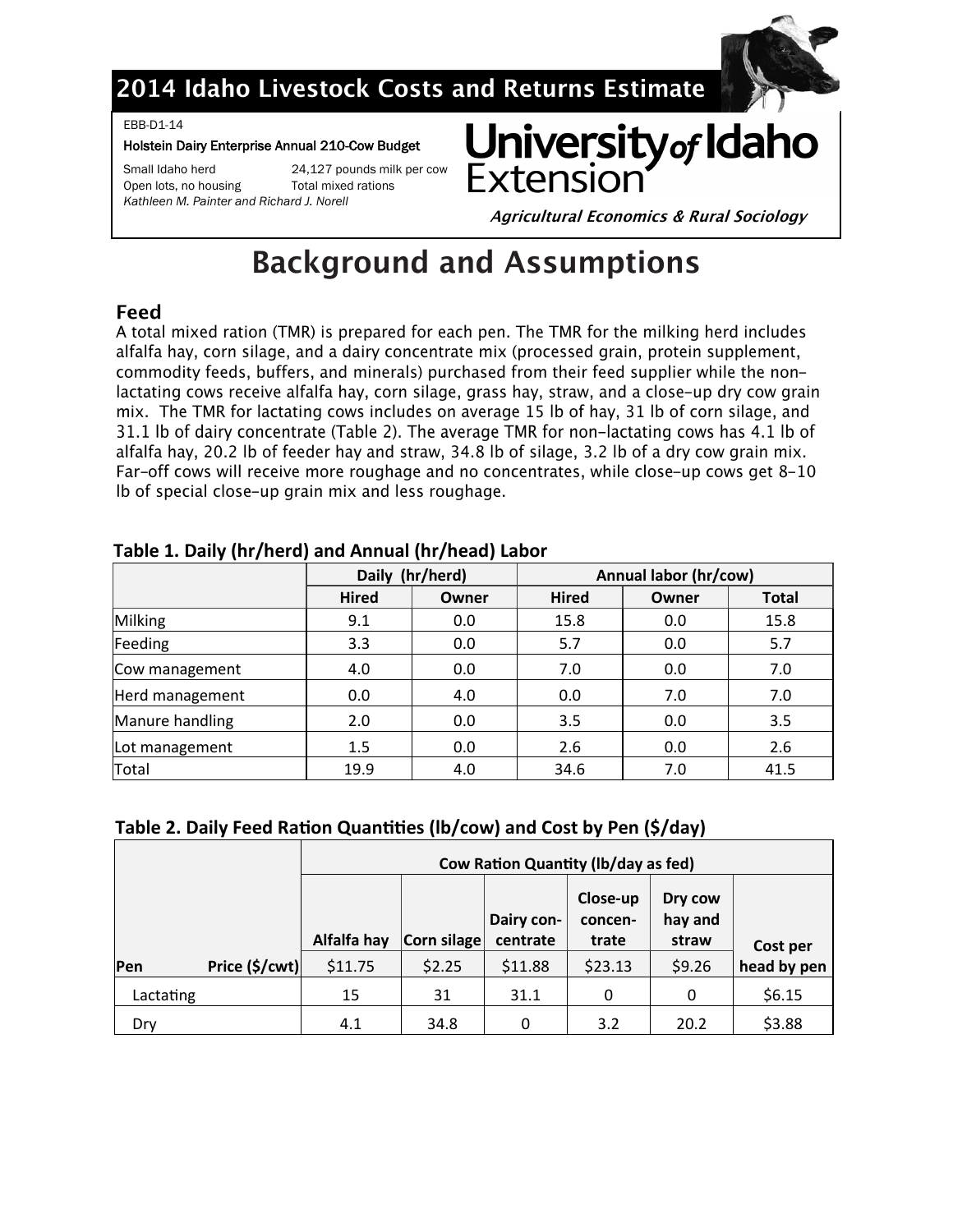#### **Table1: Holstein Dairy Enterprise Annual Cow Budget EBB-D1-14 Small-sized Idaho herd, 24,127 pounds per milk cow Open lots w/o housing, Total mixed rations (TMR)**

|                                                                                               | Weight                 |                          | <b>Total Number</b><br>of Head                | Price or                        | <b>Total Value</b>                               | Value or                             | Your Value |
|-----------------------------------------------------------------------------------------------|------------------------|--------------------------|-----------------------------------------------|---------------------------------|--------------------------------------------------|--------------------------------------|------------|
|                                                                                               | Each                   | Unit                     | or Units                                      | Cost/Unit                       |                                                  | Cost/Head                            |            |
| 1. Gross Receipts<br>Milk<br><b>Bull Calves</b><br><b>Heifer Calves</b>                       | 241.27<br>1.00<br>1.00 | cwt<br>head<br>head      | 210<br>79<br>79                               | 22.45<br>181.00<br>234.00       | 1,137,467.42<br>14,285.24<br>18,468.22           | 5416.51<br>68.02<br>87.94            |            |
| Cull cows                                                                                     | 1.00                   | head                     | 59                                            | 1515.00                         | 89,082.00                                        | 424.20                               |            |
| <b>Total Receipts</b>                                                                         |                        |                          |                                               |                                 | \$1,259,302.88                                   | \$5996.68                            |            |
| 2. Operating Costs<br>Alfalfa hay<br>Corn silage<br>Dairy concentrate<br>Close-up concentrate |                        | cwt<br>cwt<br>cwt<br>cwt | 10,162.80<br>23,846.40<br>20,152.80<br>345.60 | 11.75<br>2.25<br>11.88<br>23.13 | 119,412.90<br>53,654.40<br>239,415.26<br>7993.73 | 568.63<br>255.50<br>1140.07<br>38.07 |            |
| Dry cow hay & straw                                                                           |                        | <b>CW</b>                | 2日81.60                                       | 9.26                            | 20,201.62                                        | 96.20                                |            |
| Milk hauling<br>Supplies<br><b>Utilities</b>                                                  |                        | head<br>head<br>head     | 210.00<br>210.00<br>210.00                    | 57.00<br>121.50<br>43.00        | 11,970.00<br>25,515.00<br>9030.00                | 57.00<br>121.50<br>43.00             |            |
| Legal & accounting                                                                            |                        | head                     | 210.00                                        | 6.78                            | 1423.80                                          | 6.78                                 |            |
| Dairy replacement heifers<br>State & association charges                                      |                        | head<br>head             | 72.40<br>210.00                               | 1944.00<br>37.72                | 140,737.82<br>7921.20                            | 670.18<br>37.72                      |            |
| Insurance                                                                                     |                        | head                     | 210.00                                        | 27.00                           | 5670.00                                          | 27.00                                |            |
| Miscellaneous<br>Custom manure management                                                     |                        | head<br>head             | 210.00<br>210.00                              | 26.00<br>64.78                  | 5460.00<br>13,602.96                             | 26.00<br>64.78                       |            |
| Bedding                                                                                       |                        | head                     | 210.00                                        | 109.00                          | 22,890.00                                        | 109.00                               |            |
| Interest on operating expense<br>Marketing                                                    |                        | head<br>head             | 210.00<br>210.00                              | 94.00<br>46.00                  | 19,740.00<br>9660.00                             | 94.00<br>46.00                       |            |
| Veterinary Medicine & Breeding                                                                |                        | \$                       | 38,028.90                                     | 1.00                            | 38,028.90                                        | 181.09                               |            |
| Machinery (fuel, lubrication, repair)                                                         |                        | \$                       | 12,285.71                                     | 1.00                            | 12,285.71                                        | 58.50                                |            |
| Vehicles (fuel, repair)                                                                       |                        | \$                       | 4155.00                                       | 1.00                            | 4155.00                                          | 19.79                                |            |
| Equipment (repair)                                                                            |                        | \$                       | 8965.40                                       | 1.00                            | 8965.40                                          | 42.69                                |            |
| Housing and Improvements (repair)                                                             |                        | \$                       | 3649.50                                       | 1.00                            | 3649.50                                          | 17.38                                |            |
| Hired Labor<br>Owner Labor                                                                    |                        | hour<br>hour             | 9084.00<br>1080.00                            | 10.75<br>23.47                  | 97,646.16<br>25,347.60                           | 464.98<br>120.70                     |            |
| <b>Total Operating Costs</b>                                                                  |                        |                          |                                               |                                 | \$904,376.96                                     | \$4306.56                            |            |
| 3. Income Above Operating Costs                                                               |                        |                          |                                               |                                 | \$354,925.92                                     | \$1690.12                            |            |
| 4. Ownership Costs<br>Capital Recovery:                                                       |                        |                          |                                               |                                 |                                                  |                                      |            |
| <b>Purchased Livestock</b>                                                                    |                        | \$                       | 0.00                                          | 1.00                            | 0.00                                             | 0.00                                 |            |
| Housing and Improvements                                                                      |                        | \$                       | 21,702.86                                     | 1.00                            | 21,702.86                                        | 103.35                               |            |
| Machinery                                                                                     |                        | \$                       | 10,956.32                                     | 1.00                            | 10,956.32                                        | 52.17                                |            |
| Equipment<br>Vehicles                                                                         |                        | \$                       | 22,998.25                                     | 1.00                            | 22,998.25                                        | 109.52                               |            |
| Interest on Retained Livestock                                                                |                        | \$<br>\$                 | 5459.10<br>363,195.00                         | 1.00<br>0.06                    | 5459.10<br>20,883.71                             | 26.00<br>99.45                       |            |
| Taxes and Insurance                                                                           |                        | \$                       | 2585.04                                       | 1.00                            | 2585.04                                          | 12.31                                |            |
| Overhead                                                                                      |                        | \$                       | 20,000.00                                     | 1.00                            | 20,000.00                                        | 95.24                                |            |
| <b>Total Ownership Costs</b>                                                                  |                        |                          |                                               |                                 | \$104,585.29                                     | \$498.03                             |            |
| 5. Total Costs                                                                                |                        |                          |                                               |                                 | \$1,008,962.25                                   | \$4804.58                            |            |
| 6. Returns to Risk and Management                                                             |                        |                          |                                               |                                 | \$250,340.62                                     | \$1192.10                            |            |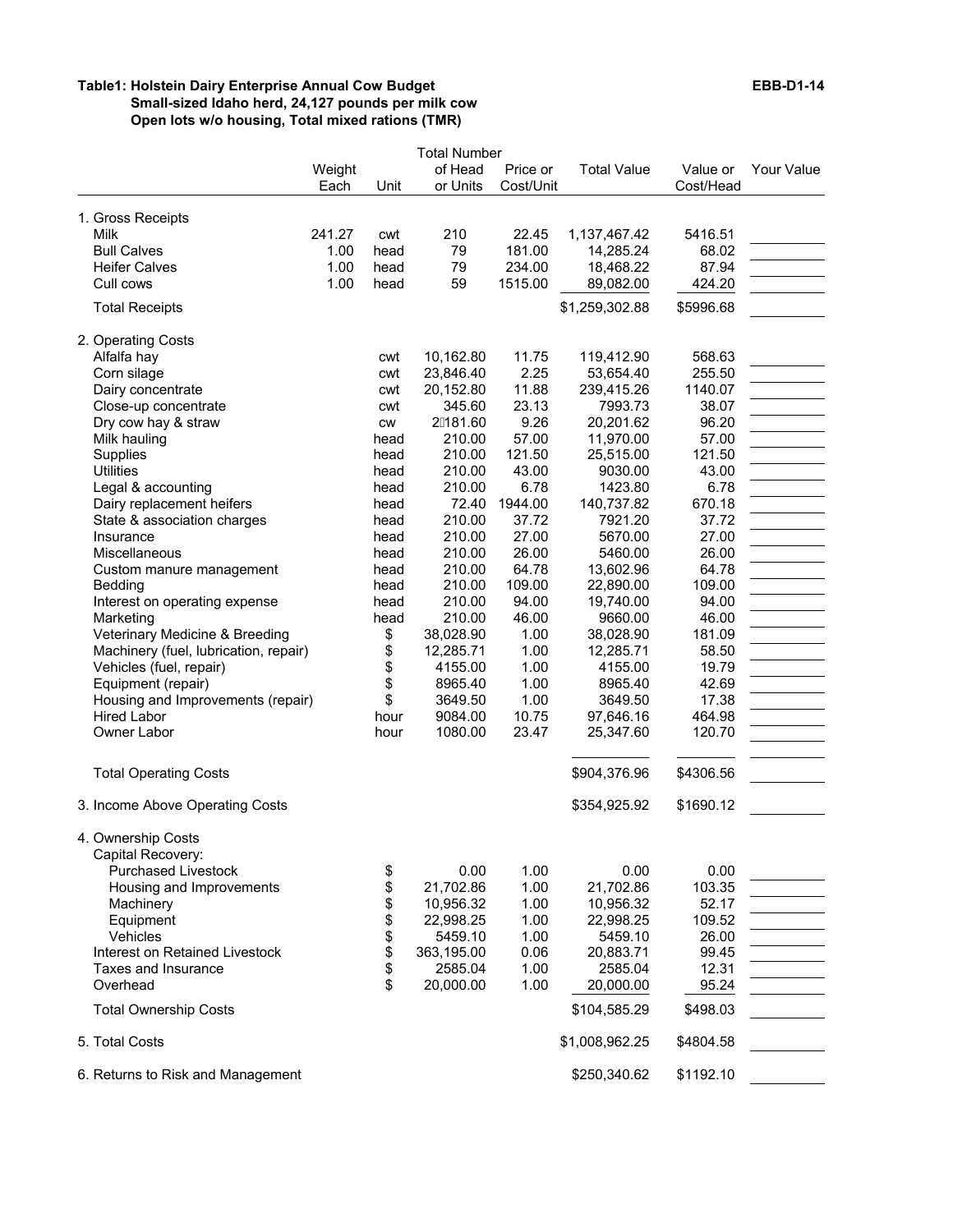| Table 2: Monthly Summary of Returns and Expenses.     |        |        |        |        |        |        |        |        |        |        |        |       | <b>EBB-D1-14</b> |
|-------------------------------------------------------|--------|--------|--------|--------|--------|--------|--------|--------|--------|--------|--------|-------|------------------|
|                                                       | Jan    | Feb    | Mar    | Apr    | Mav    | Jun    | Jul    | Aug    | Sep    | Oct    | Nov    | Dec   | Value            |
| Production:                                           |        |        |        |        |        |        |        |        |        |        |        |       |                  |
| Milk                                                  | 94789  | 94789  | 94789  | 94789  | 94789  | 94789  | 94789  | 94789  | 94789  | 94789  | 94789  |       | 94789 1137467    |
| <b>Bull Calves</b>                                    | 1190   | 1190   | 1190   | 1190   | 1190   | 1190   | 1190   | 1190   | 1190   | 1190   | 1190   | 1190  | 14285            |
| <b>Heifer Calves</b>                                  | 1539   | 1539   | 1539   | 1539   | 1539   | 1539   | 1539   | 1539   | 1539   | 1539   | 1539   | 1539  | 18468            |
| Cull cows                                             | 7424   | 7424   | 7424   | 7424   | 7424   | 7424   | 7424   | 7424   | 7424   | 7424   | 7424   | 7424  | 89082            |
| <b>Total Receipts</b>                                 | 104942 | 104942 | 104942 | 104942 | 104942 | 104942 | 104942 | 104942 | 104942 | 104942 | 104942 |       | 104942 1259303   |
| Operating Inputs:                                     |        |        |        |        |        |        |        |        |        |        |        |       |                  |
| Alfalfa hay                                           | 9951   | 9951   | 9951   | 9951   | 9951   | 9951   | 9951   | 9951   | 9951   | 9951   | 9951   | 9951  | 119413           |
| Corn silage                                           | 4471   | 4471   | 4471   | 4471   | 4471   | 4471   | 4471   | 4471   | 4471   | 4471   | 4471   | 4471  | 53654            |
| Dairy concentrate                                     | 19951  | 19951  | 19951  | 19951  | 19951  | 19951  | 19951  | 19951  | 19951  | 19951  | 19951  | 19951 | 239415           |
| Close-up concentrate                                  | 666    | 666    | 666    | 666    | 666    | 666    | 666    | 666    | 666    | 666    | 666    | 666   | 7994             |
| Dry cow hay & straw                                   | 1683   | 1683   | 1683   | 1683   | 1683   | 1683   | 1683   | 1683   | 1683   | 1683   | 1683   | 1683  | 20202            |
| Milk hauling                                          | 998    | 998    | 998    | 998    | 998    | 998    | 998    | 998    | 998    | 998    | 998    | 998   | 11970            |
| Supplies                                              | 2126   | 2126   | 2126   | 2126   | 2126   | 2126   | 2126   | 2126   | 2126   | 2126   | 2126   | 2126  | 25515            |
| <b>Utilities</b>                                      | 753    | 753    | 753    | 753    | 753    | 753    | 753    | 753    | 753    | 753    | 753    | 753   | 9030             |
| Legal & accounting                                    | 119    | 119    | 119    | 119    | 119    | 119    | 119    | 119    | 119    | 119    | 119    | 119   | 1424             |
| Dairy replacement heifers                             | 11728  | 11728  | 11728  | 11728  | 11728  | 11728  | 11728  | 11728  | 11728  | 11728  | 11728  | 11728 | 140738           |
| State & association charges                           | 660    | 660    | 660    | 660    | 660    | 660    | 660    | 660    | 660    | 660    | 660    | 660   | 7921             |
| Insurance                                             | 473    | 473    | 473    | 473    | 473    | 473    | 473    | 473    | 473    | 473    | 473    | 473   | 5670             |
| Miscellaneous                                         | 455    | 455    | 455    | 455    | 455    | 455    | 455    | 455    | 455    | 455    | 455    | 455   | 5460             |
| Custom manure management                              | 1134   | 1134   | 1134   | 1134   | 1134   | 1134   | 1134   | 1134   | 1134   | 1134   | 1134   | 1134  | 13603            |
| Bedding                                               | 1908   | 1908   | 1908   | 1908   | 1908   | 1908   | 1908   | 1908   | 1908   | 1908   | 1908   | 1908  | 22890            |
| Interest on operating expense                         | 1645   | 1645   | 1645   | 1645   | 1645   | 1645   | 1645   | 1645   | 1645   | 1645   | 1645   | 1645  | 19740            |
| Marketing                                             | 805    | 805    | 805    | 805    | 805    | 805    | 805    | 805    | 805    | 805    | 805    | 805   | 9660             |
|                                                       | 1811   | 1811   | 1811   | 1811   | 1811   | 1811   | 1811   | 1811   | 1811   | 1811   | 18109  | 1811  | 38029            |
| Veterinary Medicine                                   | 1023   | 1023   | 1023   | 1023   | 1023   | 1023   | 1023   | 1023   | 1023   | 1023   | 1023   | 1028  | 12286            |
| Machinery (Fuel, Lube, Repair)                        | 346    | 346    | 346    | 346    | 346    | 346    | 346    | 346    | 346    | 346    | 346    | 348   | 4155             |
| Vehicles (Fuel and Repair)                            | 747    | 747    | 747    | 747    | 747    | 747    | 747    | 747    | 747    | 747    | 747    | 747   | 8965             |
| Equipment (Repair)                                    | 304    | 304    | 304    | 304    | 304    | 304    | 304    | 304    | 304    | 304    | 304    | 305   |                  |
| Housing, Improvements (Repair)<br>Taxes and Insurance | 2585   |        |        |        |        |        |        |        |        |        |        |       | 3650<br>2585     |
|                                                       |        |        |        |        |        |        |        |        |        |        |        |       |                  |
| <b>Hired Labor</b>                                    | 8137   | 8137   | 8137   | 8137   | 8137   | 8137   | 8137   | 8137   | 8137   | 8137   | 8137   | 8137  | 97646            |
| <b>Total Costs</b>                                    | 74479  | 71894  | 71894  | 71894  | 71894  | 71894  | 71894  | 71894  | 71894  | 71894  | 88192  | 71902 | 881614           |
| <b>Net Returns</b>                                    | 30463  | 33048  | 33048  | 33048  | 33048  | 33048  | 33048  | 33048  | 33048  | 33048  | 16750  | 33040 | 377688           |
| <b>Table 3: Monthly Feed Requirements.</b>            |        |        |        |        |        |        |        |        |        |        |        |       |                  |
| Feed                                                  | Units  | Jan    | Feb    | Mar    | Apr    | May    | Jun    | Jul    | Aug    | Sep    | Oct    | Nov   | Dec              |
| Alfalfa hay                                           | cwt    | 847    | 847    | 847    | 847    | 847    | 847    | 847    | 847    | 847    | 847    | 847   | 847              |
| Corn silage                                           | cwt    | 1987   | 1987   | 1987   | 1987   | 1987   | 1987   | 1987   | 1987   | 1987   | 1987   | 1987  | 1987             |
| Dairy concentrate                                     | cwt    | 1679   | 1679   | 1679   | 1679   | 1679   | 1679   | 1679   | 1679   | 1679   | 1679   | 1679  | 1679             |
| Close-up concentrate                                  | cwt    | 29     | 29     | 29     | 29     | 29     | 29     | 29     | 29     | 29     | 29     | 29    | 29               |

Dry cow hay & straw cwt 182 182 182 182 182 182 182 182 182 182 182 182